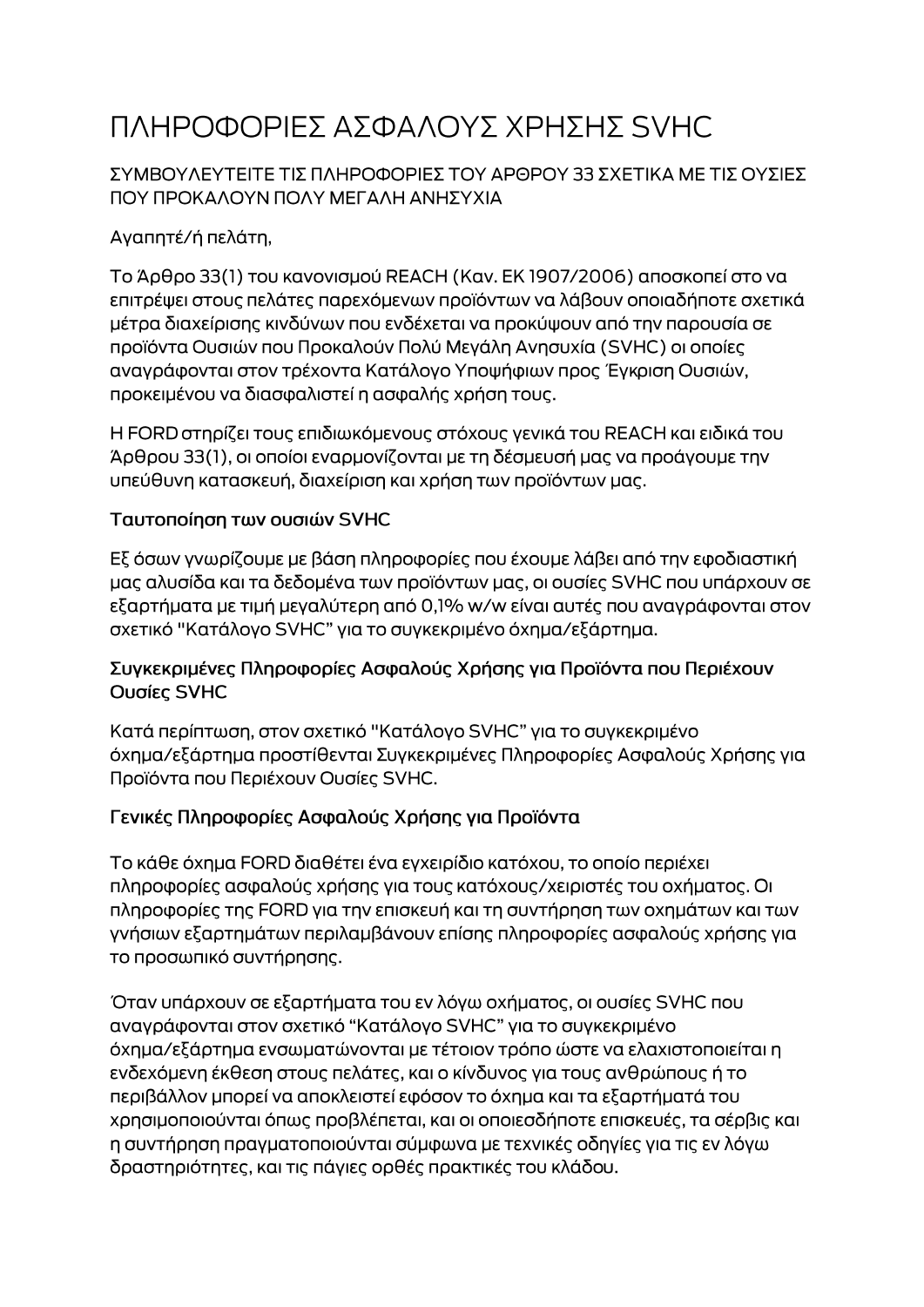Ένα όχημα που βρίσκεται στο τέλος του κύκλου ζωής του πρέπει να απορρίπτεται νόμιμα στην Ευρωπαϊκή Ένωση σε Εξουσιοδοτημένη Εγκατάσταση Επεξεργασίας (ΑΤΕ). Τα εξαρτήματα του οχήματος πρέπει να απορρίπτονται σύμφωνα με την κατά τόπο ισχύουσα νομοθεσία και τις οδηγίες της τοπικής αρχής.

# Μοντέλο: Ford Mondeo

Κατάλογος SVHC βασισμένος στον κατάλογο υποψήφιων ουσιών του Ευρωπαϊκού Οργανισμού Χημικών Προϊόντων την 1η Ιανουαρίου 2022

Συγκεκριμένες Πληροφορίες Ασφαλούς Χρήσης για Προϊόντα που Περιέχουν Ουσίες SVHC

Δεν απαιτούνται συγκεκριμένες πληροφορίες ασφαλούς χρήσης – εφαρμόστε τις Γενικές Πληροφορίες Ασφαλούς Χρήσης για Προϊόντα

| <b>Commodity</b>                                             | <b>REACH SVHCs</b>                                               |
|--------------------------------------------------------------|------------------------------------------------------------------|
| <b>A/C Compressor</b>                                        | Lead[7439-92-1]                                                  |
| A/C Lines, Receiver Drier and<br><b>Accumulator</b>          | Cobalt-dinitrate[10141-05-6]                                     |
|                                                              | Lead[7439-92-1]                                                  |
| <b>ABS/ESC Module</b>                                        | Imidazolidine-2-thione[96-45-7]                                  |
|                                                              | Lead[7439-92-1]                                                  |
| <b>Accessories</b>                                           | 1,2-Dimethoxyethane[110-71-4]                                    |
|                                                              | 4,4'-Isopropylidenediphenol[80-05-7]                             |
|                                                              | C,C'-azodi(formamide)[123-77-3]                                  |
|                                                              | Lead[7439-92-1]                                                  |
| <b>Active and Air Suspension</b>                             | Lead[7439-92-1]                                                  |
| <b>Active Grille Shutter</b>                                 | Lead[7439-92-1]                                                  |
| <b>Adaptive Cruise Control</b>                               | Lead[7439-92-1]                                                  |
| Air Bag Module- Pass Side                                    | Refractory ceramic fibres[142844-00-6]                           |
| <b>AIS - High Pressure Ducts</b>                             | Lead[7439-92-1]                                                  |
| <b>Alternator</b>                                            | Lead[7439-92-1]                                                  |
| Antenna                                                      | Lead[7439-92-1]                                                  |
|                                                              | Tris(nonylphenyl)phosphite[26523-78-4]                           |
| Appliques (Pillar, Decklid, Roof)                            | Lead[7439-92-1]                                                  |
| <b>Audio and Navigation Head Units</b>                       | Lead[7439-92-1]                                                  |
| Axle                                                         | Lead[7439-92-1]                                                  |
| <b>Badges</b>                                                | 2-(2H-Benzotriazol-2-yl)-4,6-ditertpentylphenol[25973-<br>$55-1$ |
| <b>Battery</b>                                               | Lead[7439-92-1]                                                  |
| <b>Body Moldings - Roof Rack</b>                             | Lead[7439-92-1]                                                  |
| <b>Body Structure - Body Side Assembly</b>                   | C,C'-azodi(formamide)[123-77-3]                                  |
| <b>Body Structure - Cab Back</b>                             | C,C'-azodi(formamide)[123-77-3]                                  |
| Body Structure - Decklid/Liftgate (incl<br>Hinge/Supt)       | Lead[7439-92-1]                                                  |
| <b>Body Structure - Door Assembly -</b><br><b>Front/Rear</b> | C,C'-azodi(formamide)[123-77-3]                                  |
|                                                              | Lead[7439-92-1]                                                  |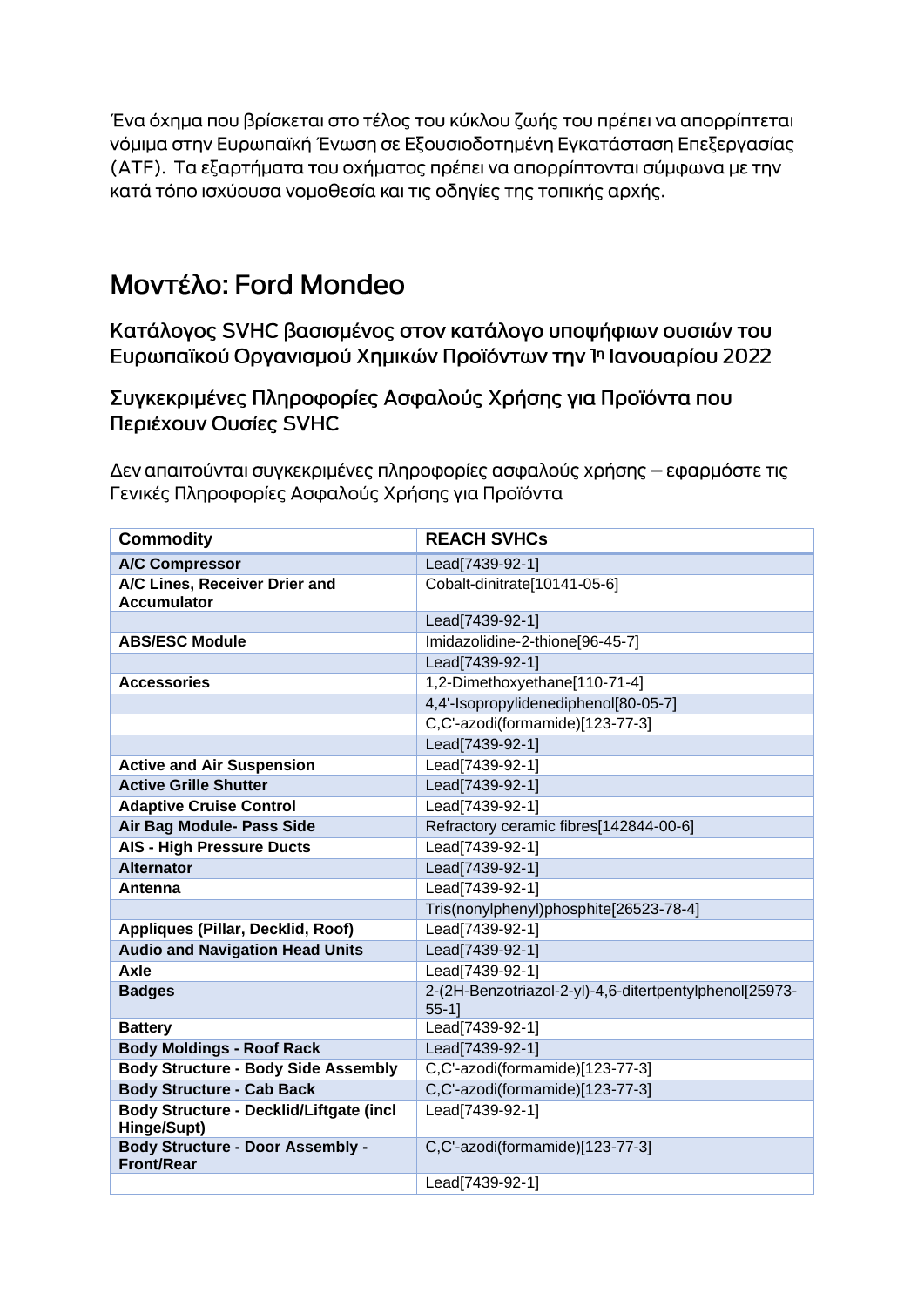| <b>Body Structure - Floor Pan - Front</b>                                 | Diboron-trioxide[1303-86-2]                            |
|---------------------------------------------------------------------------|--------------------------------------------------------|
| <b>Floor and Side Sill</b><br><b>Body Structure - Hood Assembly (incl</b> | 2-(2H-Benzotriazol-2-yl)-4,6-ditertpentylphenol[25973- |
| Hinge/Supt)                                                               | $55-1$ ]                                               |
| <b>Bodyside, Wheel Arch, Rocker</b><br><b>Moldings</b>                    | C,C'-azodi(formamide)[123-77-3]                        |
| <b>Brake Actuation</b>                                                    | Lead[7439-92-1]                                        |
| <b>Brake Tubes and Hoses</b>                                              | Lead[7439-92-1]                                        |
| <b>Brakes - Caliper &amp; Anchor Brkt Assy</b>                            | Lead[7439-92-1]                                        |
| (Front, Rear)                                                             |                                                        |
| <b>Bulk Materials (PMT100)</b>                                            | C,C'-azodi(formamide)[123-77-3]                        |
| <b>Bumpers Beams (Un-Exposed) -</b>                                       | C,C'-azodi(formamide)[123-77-3]                        |
| <b>Front/Rear</b>                                                         |                                                        |
| <b>CHMSL</b>                                                              | Lead[7439-92-1]                                        |
|                                                                           | Lead[7439-92-1]                                        |
| <b>Clutch / DMF (Dual Mass Flywheel)</b>                                  | Lead[7439-92-1]                                        |
| <b>Combined Sensing Module</b>                                            | 1,2-Dimethoxyethane[110-71-4]                          |
|                                                                           | Lead[7439-92-1]                                        |
| <b>Console Floor/Rear</b>                                                 | Lead[7439-92-1]                                        |
| <b>Control Arm and Bushing Assembly</b>                                   | Lead[7439-92-1]                                        |
| <b>Cooling Fans</b>                                                       | Lead[7439-92-1]                                        |
| <b>Cooling Hoses &amp; Bottles</b>                                        | Lead[7439-92-1]                                        |
| Driveshaft(s)                                                             | 6,6'-Di-tert-butyl-2,2'-methylenedi-p-cresol[119-47-1] |
|                                                                           | Lead[7439-92-1]                                        |
| <b>EDS Wiring Assembly &amp; Components</b>                               | 4,4'-Isopropylidenediphenol[80-05-7]                   |
|                                                                           | Hexahydromethylphthalic-anhydride[25550-51-0]          |
|                                                                           | Lead[7439-92-1]                                        |
| <b>Electro/Mechanical Devices</b>                                         | 4,4'-Isopropylidenediphenol[80-05-7]                   |
|                                                                           | Lead[7439-92-1]                                        |
| <b>Electronic Modules - Door Zone</b>                                     | Lead[7439-92-1]                                        |
| <b>Electronic Modules - Headlamp</b>                                      | Lead[7439-92-1]                                        |
| <b>Electronic Modules - Power</b><br><b>Decklid/Liftgate (PLG)</b>        | Lead[7439-92-1]                                        |
| <b>Electronic Modules - Seat Control</b>                                  | 2-Methylimidazole[693-98-1]                            |
|                                                                           | Lead[7439-92-1]                                        |
| <b>Electronic Modules - Suspension</b>                                    | Lead[7439-92-1]                                        |
| <b>Electronic Modules - SYNC</b>                                          | 2-Methyl-1-(4-methylthiophenyl)-2-morpholinopropan-    |
|                                                                           | 1-one[71868-10-5]                                      |
|                                                                           | 2-Methylimidazole[693-98-1]                            |
|                                                                           | Lead[7439-92-1]                                        |
| <b>Engine Water Pumps</b>                                                 | Lead[7439-92-1]                                        |
| <b>Evaporator and Blower Assemby</b><br>(HVAC Module)                     | 2-Methylimidazole[693-98-1]                            |
|                                                                           | Lead[7439-92-1]                                        |
| <b>Exhaust Hot End (Catalytic Convertor)</b>                              | Refractory ceramic fibres[142844-00-6]                 |
| <b>FEAD</b>                                                               | Lead[7439-92-1]                                        |
| <b>Fixed Glass</b>                                                        | 1-Methyl-2-pyrrolidone[872-50-4]                       |
|                                                                           | Lead[7439-92-1]                                        |
| <b>Fixed Glass Roof</b>                                                   | Lead[7439-92-1]                                        |
| <b>Front / Rear Door Trim</b>                                             | C,C'-azodi(formamide)[123-77-3]                        |
| <b>Fuel Door</b>                                                          | Lead[7439-92-1]                                        |
| <b>Fuel Lines</b>                                                         | 2,4-Di-tert-butyl-6-(5-chlorobenzotriazol-2-           |
|                                                                           | yl)phenol[3864-99-1]                                   |
|                                                                           | Lead[7439-92-1]                                        |
| <b>Fuel Tanks</b>                                                         | Lead[7439-92-1]                                        |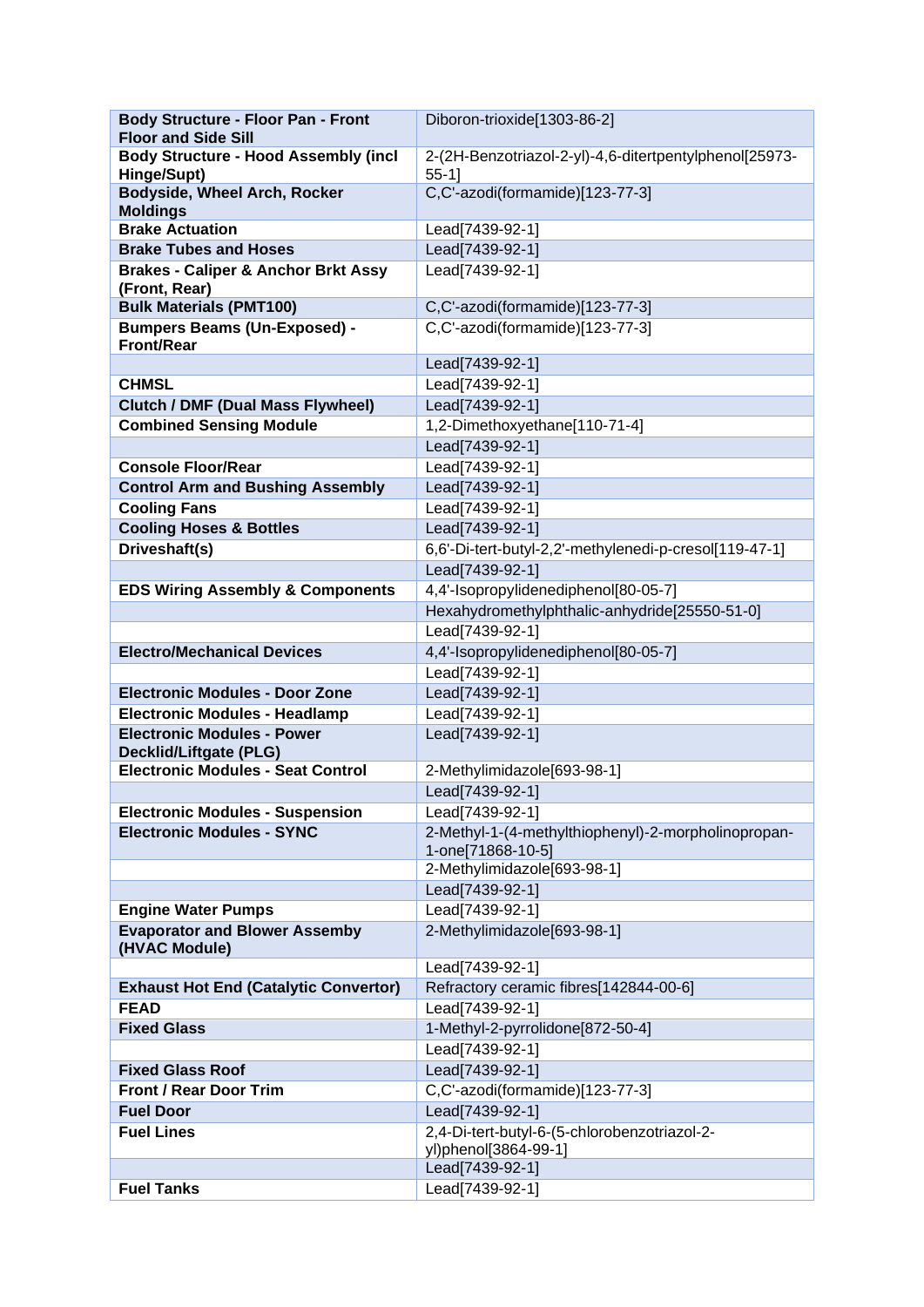| <b>Glass And Channel Assy - Front/Rear</b>                    | Lead[7439-92-1]                            |
|---------------------------------------------------------------|--------------------------------------------|
| <b>GOR and Radiator Support</b>                               | Lead[7439-92-1]                            |
| Half Shaft(s)                                                 | Lead[7439-92-1]                            |
|                                                               | Sodium borate, decahydrate[1303-96-4]      |
| <b>Headlamp / Side Marker</b>                                 | Acrylamide[79-06-1]                        |
|                                                               | Lead[7439-92-1]                            |
|                                                               | Silicic acid, lead salt[11120-22-2]        |
| <b>Headlamp Jet Wash</b>                                      | Alkanes, C14-17, chloro[85535-85-9]        |
| <b>Headliner / Sunvisor</b>                                   | C,C'-azodi(formamide)[123-77-3]            |
| <b>I/S Mirror</b>                                             | Lead[7439-92-1]                            |
| <b>Instrument Cluster</b>                                     | Boric acid[10043-35-3]                     |
|                                                               | Lead[7439-92-1]                            |
|                                                               | Silicic acid, lead salt[11120-22-2]        |
| <b>Interior Lighting</b>                                      | Lead[7439-92-1]                            |
| <b>IP Finish Panels/Registers</b>                             | 1,3,5-Tris(oxiranylmethyl)-1,3,5-triazine- |
|                                                               | 2,4,6(1H,3H,5H)-trione[2451-62-9]          |
| Knuckle (Front, Rear)                                         | Lead[7439-92-1]                            |
| Latches - Hood, Decklid and Liftgate                          | Boric acid[10043-35-3]                     |
| <b>Latches</b>                                                |                                            |
|                                                               | Imidazolidine-2-thione[96-45-7]            |
|                                                               | Lead[7439-92-1]                            |
| Latches - Side Door/Latch Mini Module                         | Lead[7439-92-1]                            |
| <b>Leaf Screen</b>                                            | C,C'-azodi(formamide)[123-77-3]            |
| <b>Locks</b>                                                  | Lead[7439-92-1]                            |
| <b>Luggage and Interior Cargo</b><br><b>Management/Covers</b> | Tris(nonylphenyl)phosphite[26523-78-4]     |
| <b>Mirrors</b>                                                | Lead[7439-92-1]                            |
| <b>Moonroof</b>                                               | Lead[7439-92-1]                            |
| <b>NVH Insulators - Interior</b>                              | Dicyclohexyl-phthalate[84-61-7]            |
| <b>Overhead Console</b>                                       | 4,4'-Isopropylidenediphenol[80-05-7]       |
|                                                               | Lead[7439-92-1]                            |
|                                                               | Silicic acid, lead salt[11120-22-2]        |
| <b>Park Assist</b>                                            | 2-Benzyl-2-dimethylamino-4-                |
|                                                               | morpholinobutyrophenone[119313-12-1]       |
| <b>PATS Transceiver</b>                                       | Lead[7439-92-1]                            |
| <b>Pedal Box</b>                                              | Lead[7439-92-1]                            |
| <b>Pedestrian Alert System (PAS)</b>                          | Lead[7439-92-1]                            |
|                                                               | N,N-Dimethylacetamide[127-19-5]            |
| <b>Powertrain Control Module (PCM/EEC/</b>                    | 4,4'-Isopropylidenediphenol[80-05-7]       |
| ECM)                                                          | Lead[7439-92-1]                            |
| <b>PT Mounts</b>                                              | Lead[7439-92-1]                            |
| <b>PT Sensors</b>                                             | Lead[7439-92-1]                            |
| PTU (FWD)                                                     | Lead[7439-92-1]                            |
| <b>Rain and Daylight Sensor</b>                               | 1,3,5-Tris(oxiranylmethyl)-1,3,5-triazine- |
|                                                               | 2,4,6(1H,3H,5H)-trione[2451-62-9]          |
| <b>Restraint Electronics</b>                                  | Lead[7439-92-1]                            |
| <b>Sealing - Glass Runs and Belt</b><br><b>Moldings</b>       | C,C'-azodi(formamide)[123-77-3]            |
| <b>Seat Belts (Front and Rear)</b>                            | 2,4-Dinitrotoluene[121-14-2]               |
|                                                               | Boric acid[10043-35-3]                     |
|                                                               | Lead[7439-92-1]                            |
| Seats - Foam - Cut and Sew                                    | C,C'-azodi(formamide)[123-77-3]            |
| Seats - JIT                                                   | Lead[7439-92-1]                            |